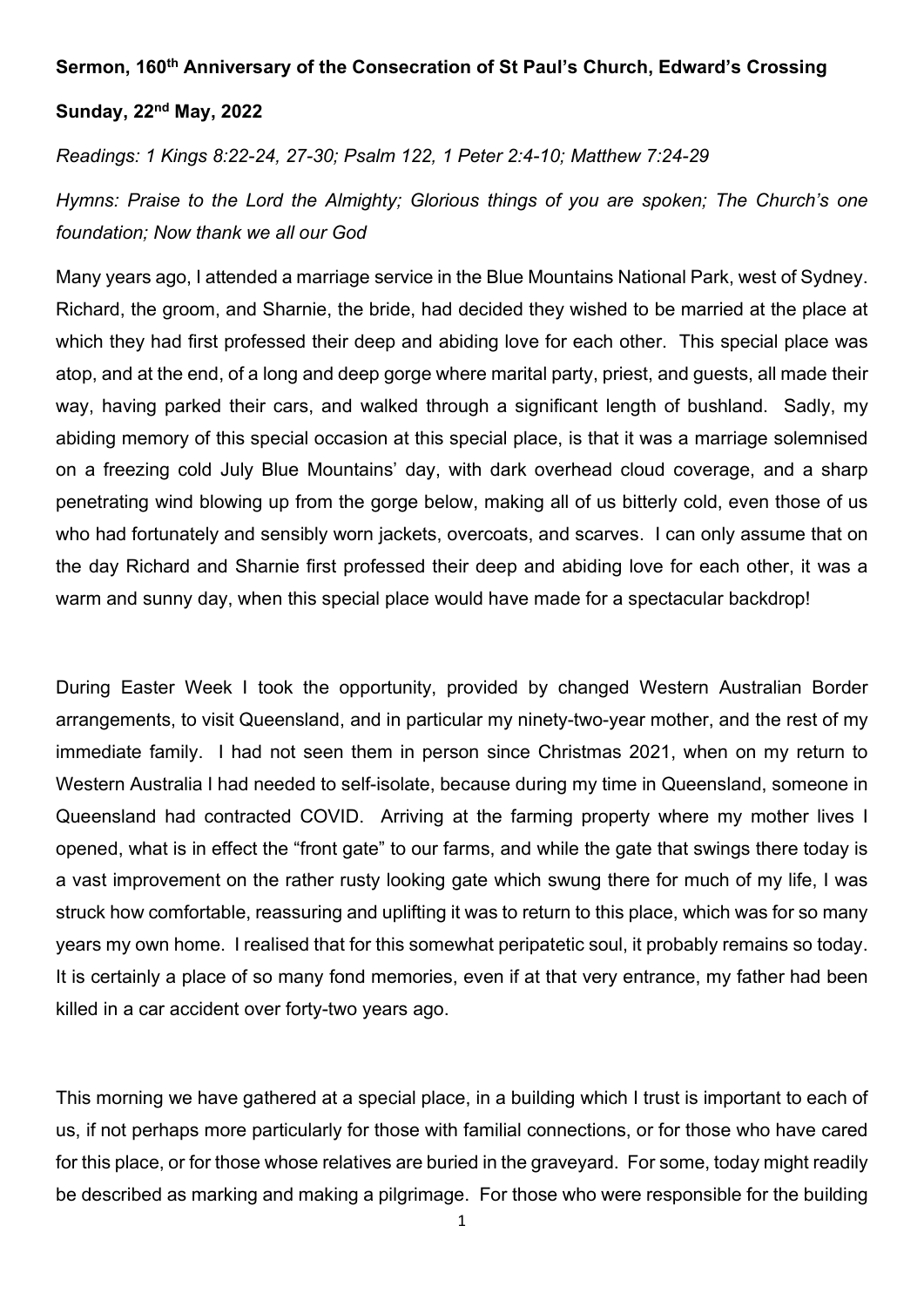of this church and surrounding graveyard in 1859, and for the  $4<sup>th</sup>$  May, 1862 request for its consecration, it was important for them, the Rev'd Fredrick Lynch, Messrs Parker, Fleay, Lennard, Broun and Draper, requesting that the church building "be solemnly and forever set apart from all profane and secular uses and under the name of St Paul be dedicated to the worship of the Ever Blessed Trinity according to the pure and Apostolic ritual of the Church of England and Ireland." They further requested "the consecration of the ground surrounding the Church and enclosed by a fence, as a resting place for the Christian dead until the resurrection of the just." On the 10<sup>th</sup> May that year the Church and graveyard were consecrated by Bishop Matthew Hale, Bishop of Perth, and it was declared by the Bishop that "It be known unto all Christian men that this Church to be henceforth known by the name of St Paul's Church at Beverley in the Province of Western Australia is now solemnly dedicated to the service of Almighty God and is forever set apart for the celebration of Divine Service and separated from all profane and common uses."

You may have noted that so far in this address, that when referencing place, it is not just the place to which I have referred, but more importantly what the place represented or was about– first, a place in which deep and abiding love had been recognised and ultimately regularised in marriage, and secondly, a place which spoke of all that is good about a home and home life which was fulfilling, comforting and loving, and thirdly a place for the worship of God, always the first call upon humanity.

As those who take an interest in historical matters will know, early colonial settlers upon having established their farms or businesses, were keen to establish a school for the education of their children and a church for worship; and if I may be so bold, and hark back to our Plough Sunday observances, for them such activity spoke of a real understanding of the need in their lives for a relationship with the Divine. Matters of God and matters of Faith mattered. The more I learn of the history of the Avon Valley I am conscious of where not only schools and public halls, tennis courts, etc were once, but also how many little churches were established by a variety of denominations. If a "pub crawl" might be a popular activity, then in times gone by you could have undertaken a "Church crawl," walking from Holy Trinity Church, York, to St Peter's Church, Gilgering, to All Saints' Church, Haisthorpe, to St Paul's Church, Edward's Crossing, to St Mary's Church, Beverley.

Our readings from Holy Scripture speak to the importance of place in the same terms. In the reading from the First Book of Kings, the Ark of the Covenant is finally to have its own home, the Temple. Within, Solomon thanks God for his faithfulness to his people, and while noting the joy of having a